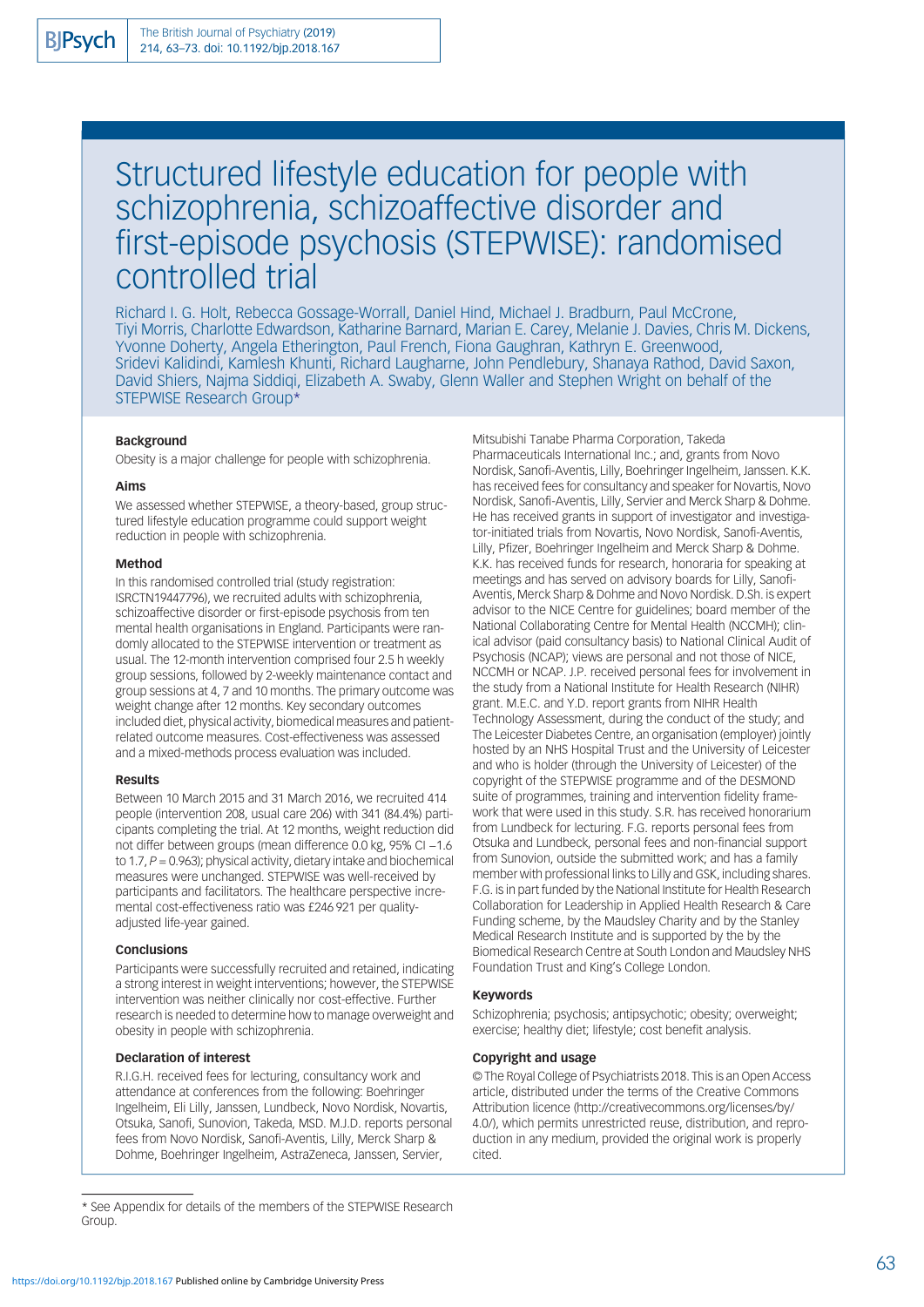People with schizophrenia die 10–20 years earlier than the general population, with approximately 75% of deaths resulting from phys-ical illness.<sup>[1](#page-9-0)</sup> The twofold increased prevalence of overweight and obesity contributes to this excess mortality.<sup>2</sup> Some, but not all, studies suggest that dietary and physical activity interventions may reduce weight gain. $3-7$  $3-7$  $3-7$ 

Many weight loss programmes involve one-to-one strategies to promote behaviour change but these are unlikely to be affordable in many healthcare settings.<sup>[8](#page-9-0)</sup> Group-based structured education offers an alternative approach,<sup>[9](#page-9-0)</sup> and has been adopted by the UK National Health Service (NHS) Diabetes Prevention Programme.<sup>[10](#page-9-0)</sup> The National Institute for Health and Care Excellence (NICE) recommends that lifestyle interventions should be offered to people taking antipsychotics but there is insufficient evidence to inform how these should be commissioned.<sup>[11](#page-9-0)</sup>

We designed the STEPWISE group-based lifestyle structured education and then conducted a randomised controlled trial (RCT) to evaluate whether STEPWISE could lead to clinically relevant weight loss after a year in adults with schizophrenia, schizoaffective disorder or first-episode psychosis. Further objectives were to assess the impact on physical activity, diet, biomedical measures and quality of life, intervention fidelity, acceptability to participants and mental health services, and cost-effectiveness.

## Method

## Study design

STEPWISE was a two-arm, parallel group RCT comparing the STEPWISE intervention with treatment as usual (TAU) (study registration: ISRCTN19447796). The study took place in ten English NHS mental health trusts in urban and rural locations. The trial was approved by UK National Research Ethics Committee, Yorkshire & the Humber - South Yorkshire, (reference 14/YH/0019) and conducted in accordance with Good Clinical Practice. The trial protocol has been reported.<sup>[12](#page-9-0)</sup>

#### **Participants**

Researchers at each site worked with local mental health clinicians to identify potentially eligible patients from clinic lists and case notes. We used posters and leaflets to encourage self-referral. We recruited adults (≥18 years) with a clinical diagnosis of schizophrenia, schizoaffective disorder (ICD-10 codes F20, F25) or first-episode psychosis (defined as  $<3$  years since presentation to mental health services).<sup>[13](#page-9-0)</sup> The Operational Criteria Checklist (OPCRIT+) was completed using case-note review to assess whether the clinical diagnosis matched an objective measure of psychiatric illness.<sup>[14](#page-9-0)</sup>

All participants had been prescribed an antipsychotic for  $\geq$ 1 month and were able and willing to participate in a group education programme. Participants had a body mass index (BMI)  $\geq$ 25 kg/m<sup>2</sup>  $(\geq 23 \text{ kg/m}^2)$  for South Asian and Chinese backgrounds) or expressed concern about their weight.

People were excluded if they had a physical illness that could seriously reduce their life expectancy or ability to participate, that would independently have an impact on metabolic measures and weight, for example Cushing syndrome, or were currently pregnant or less than 6 months postpartum. High levels of psychiatric symptoms, as judged by the principal investigator, which could seriously affect participation and ability to put into practice the learning from the intervention sessions were a further exclusion criterion. People with significant alcohol or substance misuse, a primary diagnosis of psychotic depression, mania or intellectual disability (also known as learning disability in UK health services) were excluded. People currently (or within the past 3 months) engaged in a

weight-management programme or unable to speak and read English were also excluded. Participants provided written informed consent before trial entry.

## Randomisation and masking

The Sheffield Clinical Trials Research Unit generated a computerised randomisation list using permuted blocks of random sizes to allocate participants to either TAU plus the STEPWISE intervention or TAU alone in a 1:1 ratio, stratified by site and time since antipsychotic initiation (<3 months or≥3 months). After randomisation, an unmasked researcher informed the participant and their general practitioner of the allocation. Research outcome assessors were masked to treatment allocation. Breaks or suspected breaks in masking were recorded. The nature of the intervention meant that participants were not masked.

## Interventions

## STEPWISE structured education lifestyle programme

We developed the STEPWISE intervention using the Medical Research Council framework for complex interventions (Supplementary Appendix 1 available at [https://doi.org/10.1192/bjp.](https://doi.org/10.1192/bjp.2018.167) [2018.167\)](https://doi.org/10.1192/bjp.2018.167). Following a systematic literature review, a team with expertise in obesity, lifestyle interventions, behaviour change and mental health and people with schizophrenia designed the prototype intervention, which was piloted and amended in four iterative cycles.

We considered three areas that are core to weight-management interventions in people with schizophrenia when developing the theoretical framework that guided the intervention [\(Fig. 1\(a\)](#page-2-0)):

- (a) behaviour change theory specifically with a focus on food and physical activity;
- (b) psychological processes underlying weight management;
- (c) challenges of living with psychosis and its impact on eating and weight.

Based on established psychological theories, appropriate behaviour change techniques were used to address problem behaviours.

STEPWISE took place over approximately 12 months. Groups of participants (median 6, range 3–11) attended a foundation course of four weekly 2.5-hour group sessions delivered by two trained facilitators [\(Fig. 1\(b\)\)](#page-2-0). This was followed by 1:1 support contact, mostly by telephone, lasting about 10 min, approximately every 2 weeks for the remainder of the intervention period. A trained facilitator carried out the support contact to promote behaviour change and continued engagement. Further 2.5-hour group-based booster sessions took place at approximately 4, 7 and 10 months after randomisation giving a total intervention duration of ∼25.5 h.

All sessions started at lunchtime with the provision of a healthy lunch. After an initial introduction, participants were invited to 'share their story'. This provided the facilitators with feedback on what changes the person had made and what remained challenging. The facilitators used a non-judgemental style to encourage openness, problem-solving and sharing successful strategies. Specific changes and challenges were recorded so that the participants could refer back to their individualised solutions.

The next part was entitled 'Taking control of your weight' to reinforce the focus of the intervention. Each session covered one or two aspects of how lifestyle changes could help the participants take control of their weight. Four topics covered diet whereas two focused on physical activity. A facilitative approach, as opposed to a didactic teaching style, was used to enable participants to discuss their beliefs about weight and explore their own solutions.

The final section was devoted to action planning, when the participants developed their own individualised goals and solutions. As the participants departed, they were given supporting tools to reinforce the key messages of the session.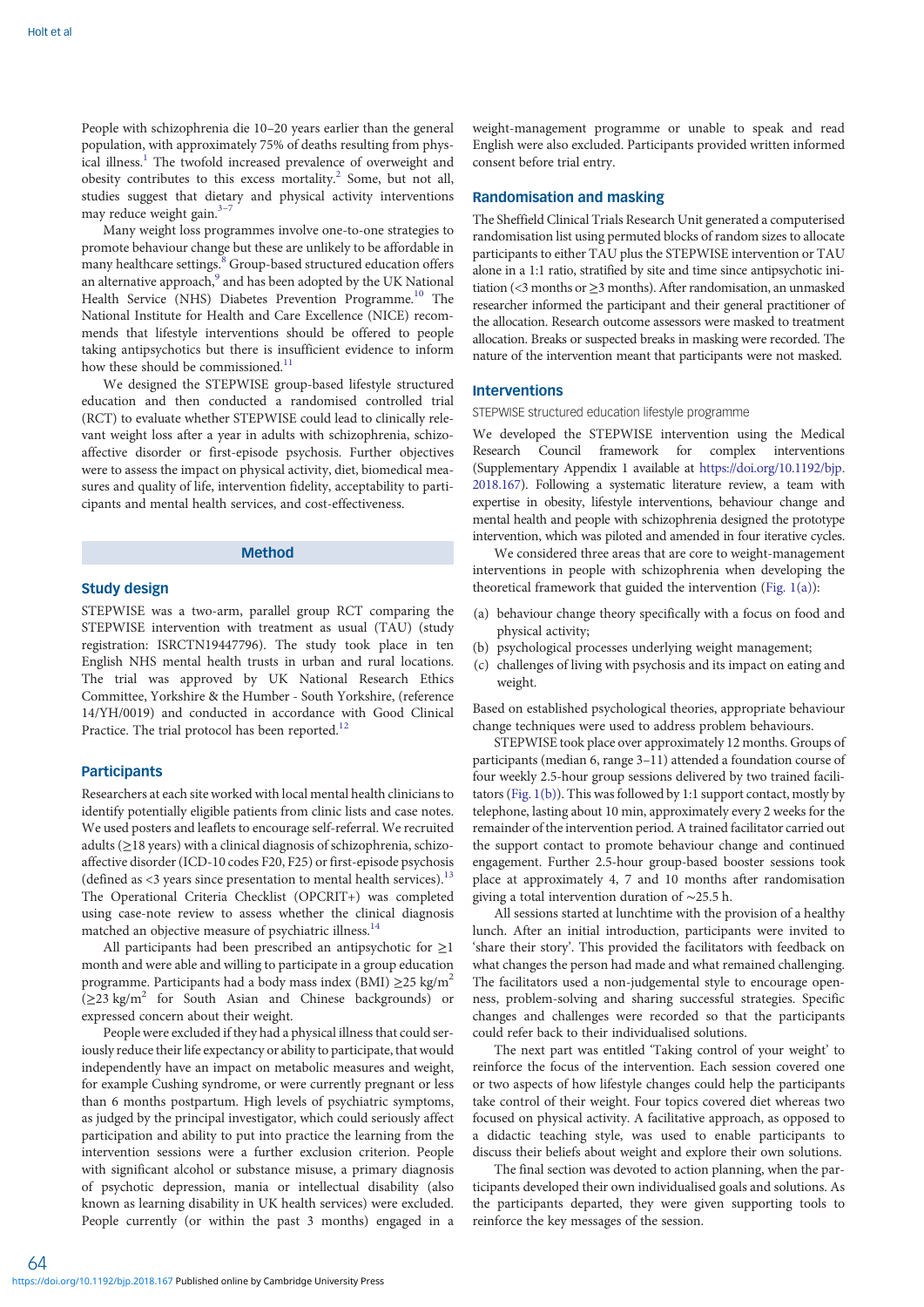<span id="page-2-0"></span>

#### (b) STEPWISE intervention

|                     | Core<br>session 1                                                         | Core<br>session 2                                                                                                    | Core<br>session 3                                                                                                           | Core<br>session 4                                                                                                     | <b>Booster</b><br>sessions 5-7           |  |
|---------------------|---------------------------------------------------------------------------|----------------------------------------------------------------------------------------------------------------------|-----------------------------------------------------------------------------------------------------------------------------|-----------------------------------------------------------------------------------------------------------------------|------------------------------------------|--|
| <b>Introduction</b> | <b>Introduction</b><br>15 mins                                            | Introduction<br>5 mins                                                                                               | <b>Introduction</b><br>5 mins                                                                                               | <b>Introduction</b><br>5 mins                                                                                         | <b>Introduction</b><br>5 mins            |  |
| Your story          | Your story<br>20 mins                                                     | Sharing stories<br>20 mins                                                                                           | Sharing stories<br>20 mins                                                                                                  | Sharing stories<br>20 mins                                                                                            | <b>Sharing stories</b><br>30 mins        |  |
| Topic sessions      | Topic 1: 35 mins<br>Taking control of<br>your weight:<br>healthier drinks | Topic 2a: 25 mins<br>Taking control of<br>your weight:<br>healthier snacks<br>Topic 2b: 25 mins<br>Physical activity | Topic 3a: 25 mins<br>Taking control of<br>your weight:<br>calories and portions<br>Topic 2b: 25 mins<br>Sedentary behaviour | Topic 3: 25 mins<br>Taking control of<br>your weight: Eating<br>out; challenges<br>and solutions to<br>making choices | Follow-up<br>keeping it going<br>50 mins |  |
|                     |                                                                           |                                                                                                                      |                                                                                                                             | Next steps<br>40 mins                                                                                                 |                                          |  |
| Next steps          | Next steps<br>20 mins                                                     | Next steps<br>15 mins                                                                                                | Next steps<br>15 mins                                                                                                       |                                                                                                                       | Next steps<br>15 mins                    |  |
| Supporting tools    | Water bottle                                                              | Pedometer                                                                                                            | Cookery book/<br>food scales                                                                                                | Weighing scales/<br>tape measure                                                                                      |                                          |  |

#### Fig. 1. The STEPWISE intervention.

(a) Theoretical framework. The STEPWISE intervention was codesigned by a team with expertise in the development of obesity and lifestyle intervention programmes, mental healthcare professionals and researchers, and service users and refined during a four-cycle pilot. It was underpinned by self-regulation and self-efficacy theories and the relapse prevention model. (b). Curriculum. The STEPWISE intervention comprised four 2.5 h foundation group education sessions, designed to be delivered to small groups of 6–8 participants over 4 consecutive weeks followed by three 2.5 h follow-up 'booster' sessions at 3-monthly intervals and fortnightly support, usually by telephone. The content was determined by the specific difficulties described by people with schizophrenia. The sessions incorporated adequate breaks. The educational style was non-judgemental and facilitative to allow the participants to discuss their beliefs about weight and explore own solutions. Strategies was employed to maintain engagement including telephone call reminders, provision of taxis to the venue, afternoon sessions with lunch provided and use of incentives described as supporting tools. PA, physical activity; QoL, quality of life.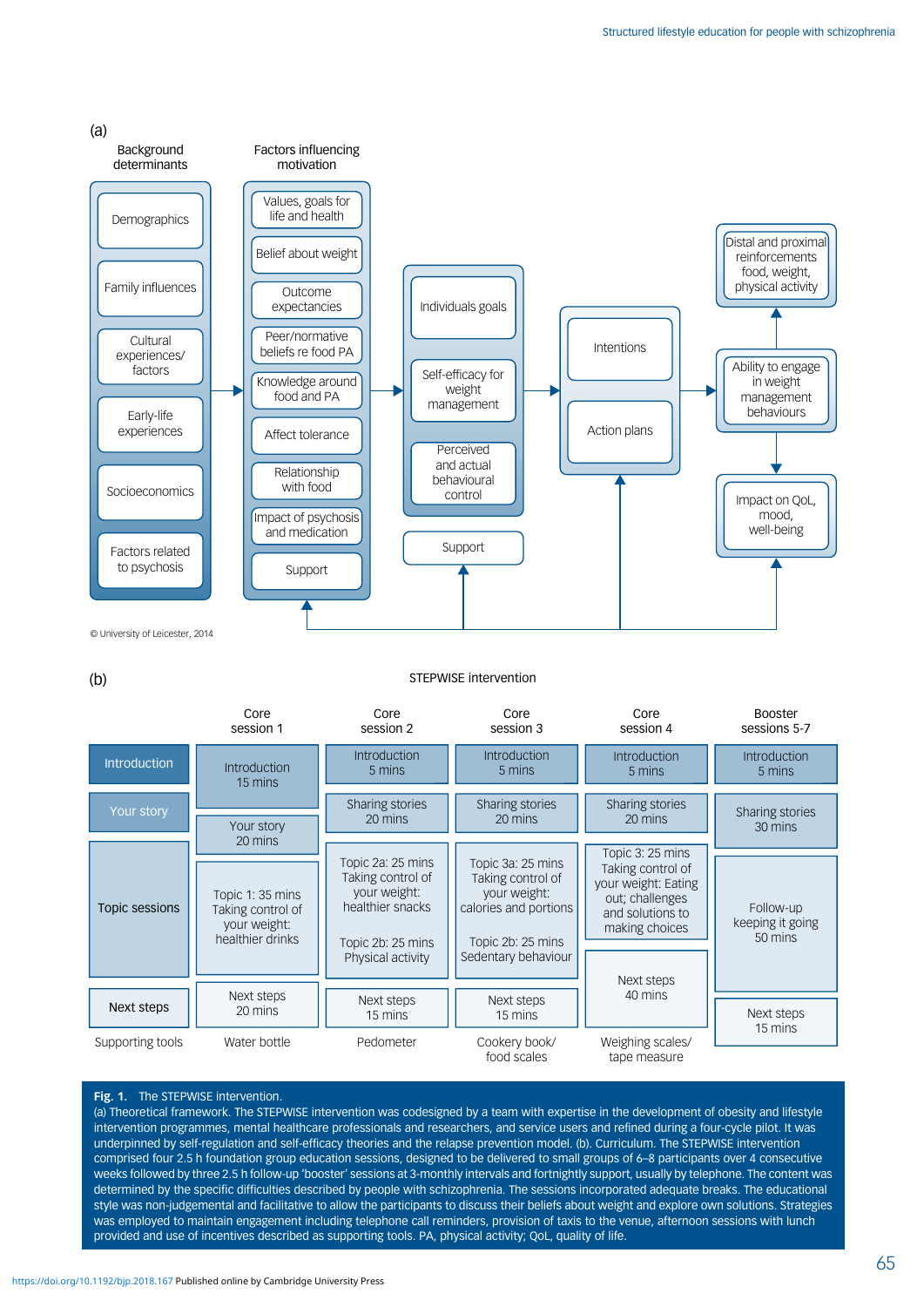Each centre had four to six trained facilitators to maintain consistency across sessions and support contact. We recorded intervention attendance and level of support contact. We invited participants to complete an anonymous six-question 'session feedback' form at the end of each session (supplementary Appendix 2a).

#### Control arm

As no consistent lifestyle education programme was offered across sites,<sup>[15](#page-9-0)</sup> we provided printed advice on lifestyle and the risks associated with weight gain for all participants. We recorded whether participants attended other weight-management or physical activity programmes outside the trial.

#### **Outcomes**

Trial assessments were undertaken at the participant's home or mental health organisation, after consent but before randomisation and at 3 and 12 months post-randomisation (supplementary Appendix 3).

The primary end-point was weight change at 12 months after randomisation. A medical and psychiatric history, including smoking and current medication, was obtained. Height (baseline only), weight, waist circumference and blood pressure were measured (supplementary Appendix 2b). Participants wore a wrist GENEActiv accelerometer for 7 days to assess physical activity (mean acceleration and mean time spent in moderate-to-vigorous physical activity) (supplementary Appendix 2c).

Research staff helped participants complete the self-report questionnaires by reading the questions, checking understanding and providing available answer options. We assessed dietary intake with the Adapted Dietary Instrument for Nutrition Education questionnaire.<sup>16</sup> We used questionnaires to assess patient-reported outcome measures, including quality of life (RAND SF-36 and EQ-5D-5L), $^{17,18}$  health beliefs (adapted Brief Illness Perception Questionnaire),<sup>19</sup> psychiatric symptoms (Brief Psychiatric Rating Scale)<sup>20</sup> and depressive symp-toms (9-item Patient Health Questionnaire).<sup>[21](#page-9-0)</sup>

Assessments of fasting glucose, glycated haemoglobin  $(HbA_{1c})$ and lipid profile were made at baseline and 12 months postrandomisation.

## Safety assessments

We monitored adverse events at 3 and 12 months. Expected serious adverse events included psychiatric hospital admissions, self-harm, suicide attempt and death from suicide. An independent data monitoring committee and trial steering committee oversaw the conduct and safety of the trial.

#### Cost-effectiveness analysis

We undertook an economic evaluation from a health and social care and societal perspective. Health and social care costs included the costs of medicines and NHS professionals in primary and community care and in-patient settings, and social care costs. Societal costs were calculated using police costs, productivity losses from lost education and employment and informal care costs. The intervention cost was based on staff time plus overheads and included training and supervision. The Client Service Receipt Inventory was used to record service use.[22](#page-9-0) Costs were calculated using appropriate unit cost information. Cost-effectiveness was assessed by combining cost with the primary outcome and quality-adjusted life-years (QALY) generated from the EQ-5D-5L questionnaire. We constructed incremental cost-effectiveness ratios to demonstrate the cost per extra QALY gained and uncertainty around estimates was explored using cost-effectiveness planes and acceptability curves.

We undertook a process evaluation using a published framework and a logic model that focused on resources, activities and process outcomes (reach, delivery, fidelity and receipt of intervention).<sup>23</sup> Qualitative data were collected via semi-structured telephone interviews with participants ( $n = 24$ ), intervention facilitators ( $n = 20$ ) and intervention developers ( $n = 7$ ). The interviews were recorded and coded using NVivo (QSR International v11).

Intervention delivery fidelity was monitored by direct observation using two instruments (supplementary Appendix 2d). The Core Facilitator Behavioural Observation Sheet assessed 35 behaviours in six domains. Participant–educator interaction was assessed using the DESMOND Observation Tool.<sup>[24](#page-10-0)</sup> Every 10 s, the coder recorded whether an educator or participant was currently talking. Silence, laughter or multiple conversations were classed as 'miscellaneous'. This provided an objective indication of facilitator versus participant talk time.

## Sample size

The sample size calculation was based on detecting a clinically meaningful difference of 4.5 kg (∼5% reduction in body weight). This amount of weight loss is associated with improved lipid profile, glucose and blood pressure and potential reductions in cardiovascular disease.[25](#page-10-0) Based on previous UK data, we assumed a standard deviation (s.d.) of 10 kg. A total of 260 participants (130 per arm) were required to detect this weight difference assuming 95% power and a two-sided significance level of 5%. Based on an average of seven participants per group, and intraclass correlation of 5% in the intervention arm, the sample size was inflated by a design effect of 1.3 in the intervention arm yielding revised sample sizes of 169 and 130 in the intervention and control arms, respectively. To maintain a 1:1 allocation, 158 participants per arm were required. We anticipated a drop-out rate of 20% giving 198 participants per arm.

# Statistical analysis

All analyses were by intention to treat. The primary objective was assessed by fitting a marginal generalised estimating equation model adjusted for baseline weight, site and years since antipsychotic initiation; the model incorporated an adjustment for potential clustering or correlation among outcomes of people treated together. A sensitivity analysis assessed the robustness of the findings, in particular, to missing data mechanisms (including missing not at random), exploring whether the intervention had the same effect among recently diagnosed participants compared with those with longer illness duration. Other continuous outcomes were analysed and reported as for the primary outcome. Analyses were conducted using the Stata 14.2 software.

#### **Results**

Between 10 March 2015 and 31 March 2016, we screened 1253 patients of whom 414 enrolled ([Fig. 2](#page-4-0)). The trial closed on 31 March 2017 when the last 12-month follow-up was completed. The commonest reasons for exclusion at screening were ineligibility and lack of interest. Two participants withdrew consent prior to the study commencement and were not included in any analyses. Therefore, 412 participants (207 intervention, 205 control) were included in the final intention-to-treat analysis. In total, 168 (81.2%) intervention and 173 (84.4%) control participants completed the study, and 25 (12.1%) intervention and 22 (10.7%) control participants withdrew consent during the study. Eleven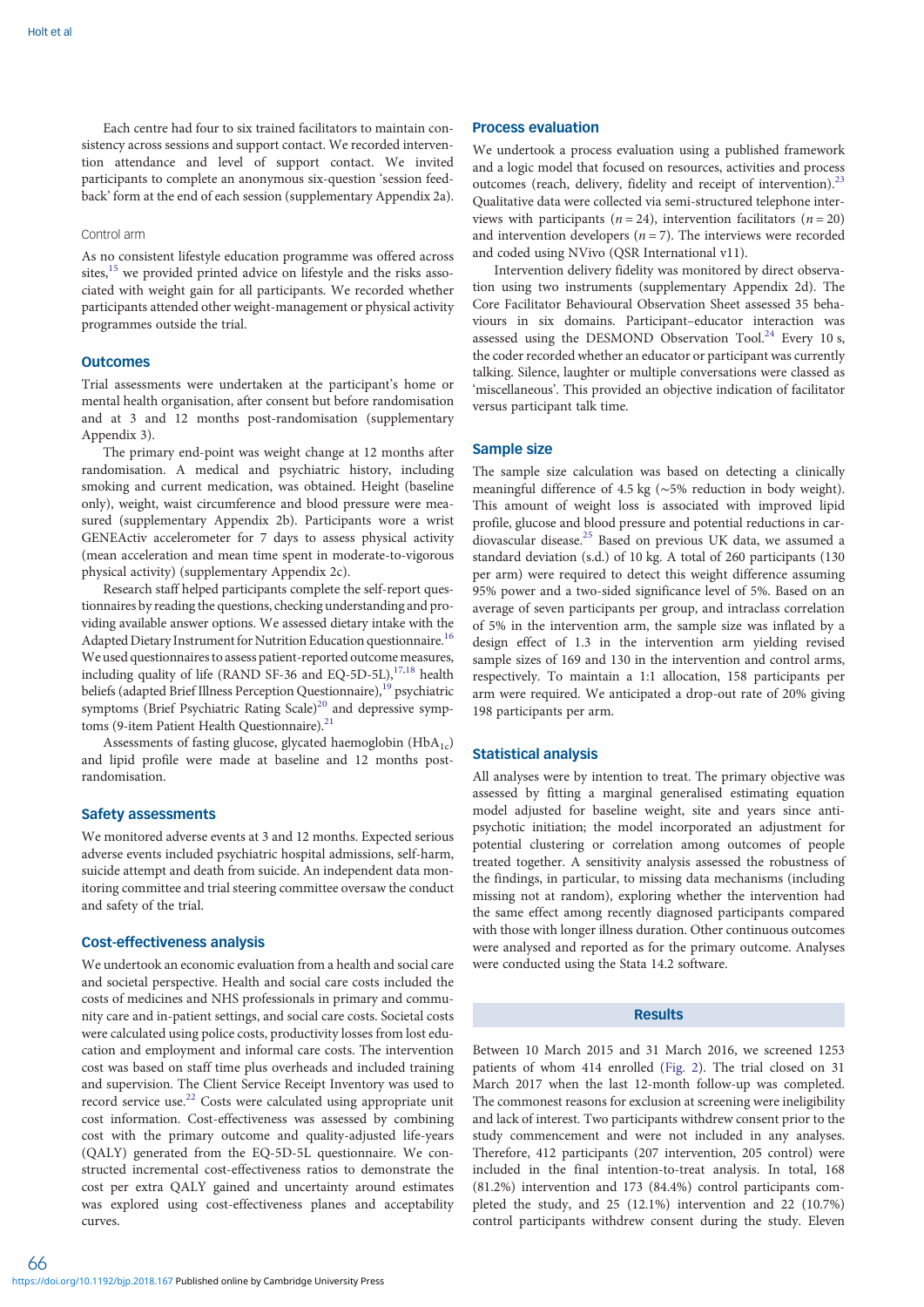<span id="page-4-0"></span>

 $(n = 5)$ , unknown  $(n = 4)$ , other (specified reasons)  $(n = 31)$ .

Fig. 2 STEPWISE trial CONSORT diagram.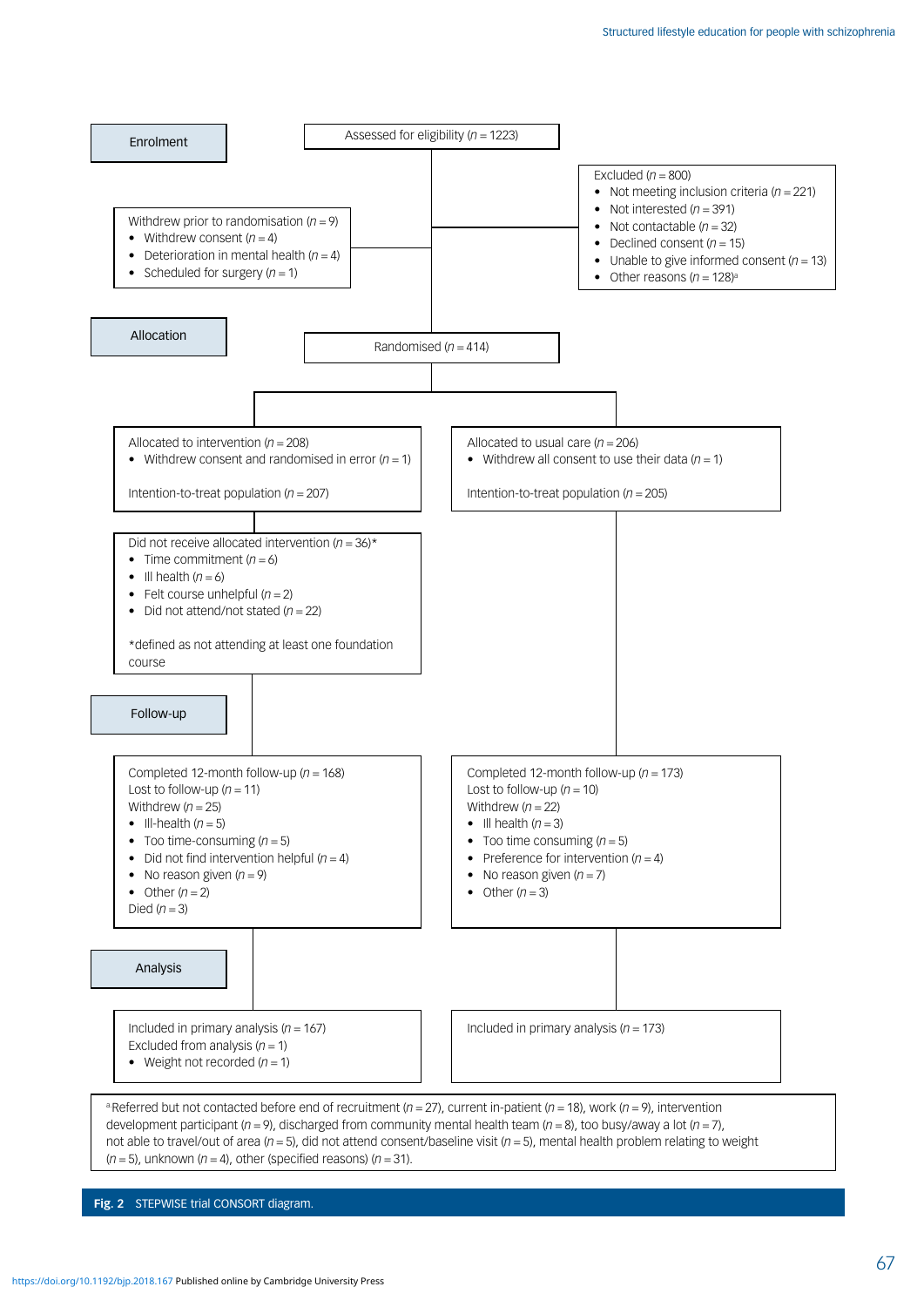| Table 1<br><b>Baseline characteristics</b>                                                                                                                                                                      |                            |                       |                              |                          |  |
|-----------------------------------------------------------------------------------------------------------------------------------------------------------------------------------------------------------------|----------------------------|-----------------------|------------------------------|--------------------------|--|
|                                                                                                                                                                                                                 | Intervention ( $n = 207$ ) | Control ( $n = 205$ ) | Daily dose, mg: median (IQR) |                          |  |
|                                                                                                                                                                                                                 |                            |                       | Intervention ( $n = 207$ )   | Control ( $n = 205$ )    |  |
| Age, mean (s.d.)                                                                                                                                                                                                | 40.0 (11.3)                | 40.1 (11.5)           |                              |                          |  |
| Gender, n (%)                                                                                                                                                                                                   |                            |                       |                              |                          |  |
| Men                                                                                                                                                                                                             | 115 (55.6)                 | 95 (46.3)             |                              |                          |  |
| Women                                                                                                                                                                                                           | 92 (44.4)                  | 110 (53.7)            |                              |                          |  |
| Schizophrenia diagnosis type, n (%)                                                                                                                                                                             |                            |                       |                              |                          |  |
| ICD-10: F20                                                                                                                                                                                                     | 145 (70.0)                 | 138 (67.3)            |                              |                          |  |
| ICD-10: F25                                                                                                                                                                                                     | 30(14.5)                   | 36 (17.6)             |                              |                          |  |
| First-episode psychosis                                                                                                                                                                                         | 32 (15.5)                  | 31(15.1)              |                              |                          |  |
| Time since starting antipsychotic medication, n (%)                                                                                                                                                             |                            |                       |                              |                          |  |
| <1 year                                                                                                                                                                                                         | 12(5.8)                    | 12(5.9)               |                              |                          |  |
| 1-2 years                                                                                                                                                                                                       | 11(5.3)                    | 20 (9.8)              |                              |                          |  |
| 2-5 years                                                                                                                                                                                                       | 28 (13.5)                  | 19 (9.3)              |                              |                          |  |
| 5-10 years                                                                                                                                                                                                      | 28 (13.5)                  | 33 (16.1)             |                              |                          |  |
| 10-20 years                                                                                                                                                                                                     | 71 (34.3)                  | 69 (33.7)             |                              |                          |  |
| 20 or more years                                                                                                                                                                                                | 57 (27.5)                  | 52 (25.4)             |                              |                          |  |
| Antipsychotic medication, <sup>a</sup> n (%)                                                                                                                                                                    |                            |                       |                              |                          |  |
| Haloperidol (oral)                                                                                                                                                                                              | 7(3.4)                     | 3(1.5)                | $5(5-10)$                    | $5(1-9)$                 |  |
| Amisulpride (oral)                                                                                                                                                                                              | 21(10.1)                   | 16(7.8)               | 400 (400-800)                | 175 (100-375)            |  |
| Aripiprazole (oral)                                                                                                                                                                                             | 37 (17.9)                  | 28 (13.7)             | $10(10-15)$                  | $10(5-15)$               |  |
| Aripiprazole (long-acting injection)                                                                                                                                                                            | 3(1.4)                     | 6(2.9)                | 14.3 (14.3-14.3)             | 14.3 (14.3-14.3)         |  |
| Clozapine (oral)                                                                                                                                                                                                | 89 (43.0)                  | 81 (39.5)             | 300 (250-450)                | 350 (250-475)            |  |
| Olanzapine (oral)                                                                                                                                                                                               | 31 (15.0)                  | 31(15.1)              | $10(5-15)$                   | 15 (10-20)               |  |
| Quetiapine (oral)                                                                                                                                                                                               | 28 (13.5)                  | 24 (11.7)             | 350 (175-600)                | 250 (100-425)            |  |
| Risperidone (oral)                                                                                                                                                                                              | 6(2.9)                     | 16(7.8)               | $4(4-7)$                     | $4(4-8)$                 |  |
| Risperidone (long-acting injection)                                                                                                                                                                             | 4(1.9)                     | 5(2.4)                | $3.1 (2.7 - 3.6)$            | $2.7(1.8-3.6)$           |  |
| Flupentixol (injection)                                                                                                                                                                                         | 8(3.9)                     | 11(5.4)               | $3.6(3.2 - 5.0)$             | $7.1(2.9 - 14.3)$        |  |
| Zuclopenthixol (oral)                                                                                                                                                                                           | 2(1.0)                     | 6(2.9)                | 19 (10-28)                   | $7(6-20)$                |  |
| Zuclopenthixol (long-acting injection)                                                                                                                                                                          | 8(3.9)                     | 15(7.3)               | 23.2 (11.9-32.1)             | 14.3 (12.1-35.7)         |  |
| Paliperidone (long-acting injection)                                                                                                                                                                            | 7(3.4)                     | 8(3.9)                | $5.4(2.7-5.4)$               | $3.6(2.2 - 4.9)$         |  |
| Other antipsychotic                                                                                                                                                                                             | 19 (9.2)                   | 9(4.4)                | ÷                            | $\overline{\phantom{0}}$ |  |
| Ethnicity, n (%)                                                                                                                                                                                                |                            |                       |                              |                          |  |
| White European                                                                                                                                                                                                  | 179 (86.5)                 | 170 (82.9)            |                              |                          |  |
| Asian                                                                                                                                                                                                           | 9(4.3)                     | 7(3.4)                |                              |                          |  |
| <b>Black</b>                                                                                                                                                                                                    | 12(5.8)                    | 19 (9.3)              |                              |                          |  |
| Mixed                                                                                                                                                                                                           | 4(1.9)                     | 7(3.4)                |                              |                          |  |
| Other                                                                                                                                                                                                           | 3(1.4)                     | 2(1.0)                |                              |                          |  |
| Smoking status, n (%)                                                                                                                                                                                           |                            |                       |                              |                          |  |
| Ex-smoker                                                                                                                                                                                                       | 55 (26.6)                  | 52 (25.4)             |                              |                          |  |
| Never smoked                                                                                                                                                                                                    | 54 (26.1)                  | 45 (22.0)             |                              |                          |  |
| Current smoker                                                                                                                                                                                                  | 98 (47.3)                  | 108 (52.7)            |                              |                          |  |
| Comorbid conditions, n (%)                                                                                                                                                                                      |                            |                       |                              |                          |  |
| Abnormal renal function                                                                                                                                                                                         | 60 (29.0)                  | 58 (28.3)             |                              |                          |  |
| Hepatic disease                                                                                                                                                                                                 | 5(2.4)                     | 7(3.4)                |                              |                          |  |
| <b>Diabetes</b>                                                                                                                                                                                                 | 35 (16.9)                  | 25 (12.2)             |                              |                          |  |
| Hypertension                                                                                                                                                                                                    | 21(10.1)                   | 17(8.3)               |                              |                          |  |
| Cardiovascular disease                                                                                                                                                                                          | 7(3.4)                     | 12 (5.9)              |                              |                          |  |
|                                                                                                                                                                                                                 |                            |                       |                              |                          |  |
| IQR, interquartile range.<br>a. Where long-acting injectable medications have been used, the total dose has been divided by the dosing interval. Participants may have been taking more than one antipsychotic. |                            |                       |                              |                          |  |

(5.3%) intervention and 10 (4.9%) control participants were lost to follow-up. Three deaths occurred in the intervention arm.

At baseline, the groups were largely balanced (Tables 1 and [2](#page-6-0)), but the intervention group were on average 3 kg heavier at baseline, partially explained by the higher proportion of men in the intervention arm (55.6% versus 46.3%). There were seven control and three intervention participants with a BMI <25 kg/m<sup>2</sup>. The OPCRIT+ concurred with the clinical diagnosis (supplementary Appendix 4.1). Participants reported mild-to-moderate psychiatric symptoms and took a range of antipsychotics (Table 1). Of those who completed the trial, 24 (14.3%) intervention participants and 29 (16.7%) control participants changed antipsychotic during the trial.

# Intervention uptake

Participants commenced the STEPWISE intervention a median 15 days (range 1–101 days) after randomisation. Participants attended a mean of 2.7 foundation and 1.4 booster sessions. In total, 111 (53.6%) participants attended  $\geq$ 3 foundation sessions and  $\geq$ 1

booster session, of whom 47 (22.7%) attended all foundation and booster sessions. However, 36 (17.4%) participants attended no sessions. The mean group size at randomisation was 6.3 (median 6) but the mean number attending ranged from 4.0 to 4.4 (median 4) during the foundation course and dropped to 2.7–3.0 (median 3) during booster sessions (supplementary Appendix 4.2).

There were 169 (81.6%) participants who had one or more support contacts, mostly by telephone (80.7% participants, 2434 contacts), mail/postcard (49.3%, 555 contacts) or both (48.3%). Fewer participants were contacted electronically (11.6%, 88 contacts) or face to face (32.9%, 141 contacts). There were 25 (7.5%) participants (17 intervention and 8 control) who reported attending weight loss programmes outside the trial (supplementary Appendix 4.3).

# Outcome measures

The primary comparison of weight change at 12 months was almost identical between arms, with a mean reduction in weight of 0.47 kg in the intervention group and 0.51 kg in the control group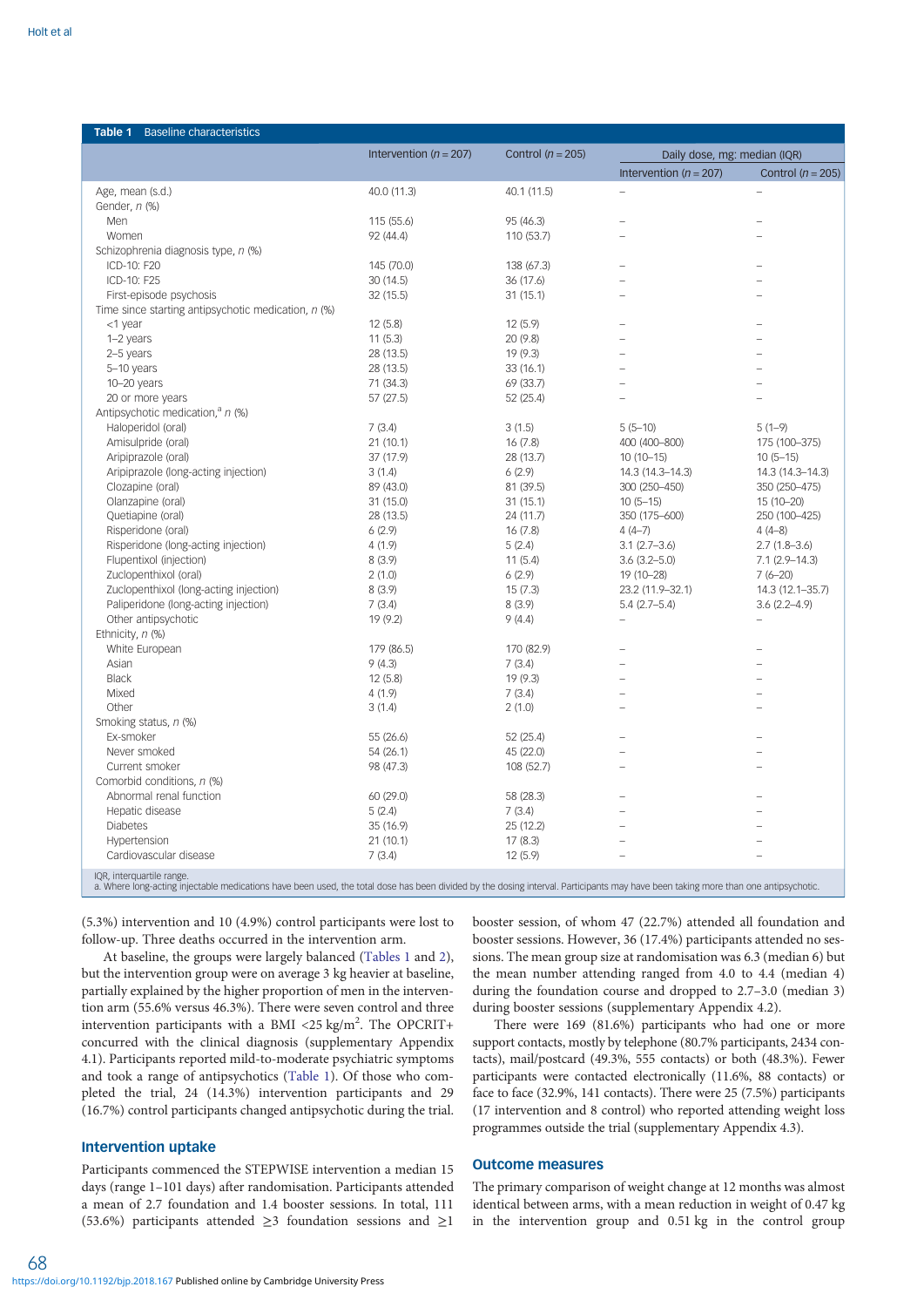| Ta |
|----|
|    |
|    |
| Pł |
|    |
|    |

<span id="page-6-0"></span>https://doi.org/10.1192/bjp.2018.167 Published online by Cambridge University Press <https://doi.org/10.1192/bjp.2018.167>Published online by Cambridge University Press

#### Table 2 Outcome measures at baseline, 3-month and 12-month follow-up visits<sup>a</sup>

|                                          | <b>Baseline</b>          |                          | 3-month follow-up        |                          |                                  | 12-month follow-up |               |                                  |
|------------------------------------------|--------------------------|--------------------------|--------------------------|--------------------------|----------------------------------|--------------------|---------------|----------------------------------|
|                                          | Intervention group       | Control group            | Intervention group       | Control group            | Difference between               | Intervention group | Control group | Difference between               |
|                                          | $(n = 207)$              | $(n = 205)$              | $(n = 178)$              | $(n = 180)$              | intervention and control groups  | $(n = 167)$        | $(n = 173)$   | intervention and control groups  |
| Physical measures                        |                          |                          |                          |                          |                                  |                    |               |                                  |
| Weight, kg: mean (s.d.)                  | 105.2 (22.2)             | 102.1(22.1)              | 104.7 (21.5)             | 103.1 (23.5)             | $-0.55$ ( $-1.44$ to 0.35)       | 104.1(21.1)        | 101.3 (23.7)  | $0.04$ ( $-1.58$ to $1.66$ )     |
| % weight change, mean (s.d.)             | $\equiv$                 |                          | $-0.2$ (4.4)             | 0.4(4.7)                 | $-0.4$ ( $-1.3$ to 0.5)          | $-0.5(7.9)$        | $-0.5(8.3)$   | $0.0$ (-1.6 to 1.7)              |
| Maintained or lost weight, n (%)         | $\overline{\phantom{m}}$ | $\overline{\phantom{0}}$ | 93 (52.2%)               | 80 (44.4%)               | 1.35 (0.88 to 2.05) <sup>b</sup> | 98 (58.7)          | 88 (50.9)     | 1.35 (0.85 to 2.14) <sup>b</sup> |
| BMI, $c$ kg/m <sup>2</sup> : mean (s.d.) | 36.1(7.2)                | 35.3(7.2)                | 35.8(7.1)                | 35.5(7.4)                | $-0.16$ ( $-0.48$ to 0.15)       | 35.6(7.2)          | 34.8(7.3)     | $0.05$ (-0.51 to 0.61)           |
| Waist circumference, cm: mean (s.d.)     | 117.8 (15.6)             | 116.1(17.4)              | 116.8 (15.2)             | 115.4 (17.0)             | $0.79$ (-0.64 to 2.22)           | 116.4(16.1)        | 114.0 (17.7)  | 1.22 (-0.74 to 3.20)             |
| Systolic blood pressure, mean (s.d.)     | 126 (16)                 | 124(17)                  | 127(16)                  | 123 (16)                 | 2.4(0.2, 4.7)                    | 125(15)            | 122(16)       | $1.7(-1.1, 4.5)$                 |
| Diastolic blood pressure, mean (s.d.)    | 82 (11)                  | 82 (12)                  | 82 (11)                  | 81 (12)                  | $0.4 (-1.5, 2.4)$                | 82 (10)            | 81(11)        | $1.1 (-0.7, 3.0)$                |
| Biochemical measures, mean (s.d.)        |                          |                          |                          |                          |                                  |                    |               |                                  |
| $HbA_{1c}$ , mmol/mol                    | 42 (13)                  | 40 (11)                  | $\overline{\phantom{a}}$ | $\overline{\phantom{a}}$ | $\overline{\phantom{m}}$         | 43 (15)            | 41 (14)       | $0.2$ (-1.4 to 1.9)              |
| Fasting glucose, mmol/L                  | 5.9(2.2)                 | 5.8(2.3)                 | $\overline{\phantom{a}}$ | $\sim$                   | $\equiv$                         | 6.4(3.0)           | 6.0(2.8)      | $0.2$ (-0.2 to 0.7)              |
| Total cholesterol, mmol/L                | 5.0(1.2)                 | 5.1(1.2)                 | $\overline{\phantom{0}}$ | $\overline{\phantom{a}}$ | $\equiv$                         | 4.9(1.2)           | 5.1(1.1)      | $-0.2$ ( $-0.4$ to 0.1)          |
| HDL cholesterol, mmol/L                  | 1.2(0.5)                 | 1.2(0.4)                 | $\overline{\phantom{0}}$ | $\overline{\phantom{a}}$ | $\equiv$                         | 1.2(0.6)           | 1.2(0.3)      | $0.0$ (-0.1 to 0.1)              |
| Triglycerides, mmol/L                    | 2.5(2.0)                 | 2.2(1.7)                 | $\equiv$                 | $\equiv$                 | $\equiv$                         | 2.4(1.4)           | 2.4(2.2)      | $-0.2$ ( $-0.6$ to 0.1)          |
| Psychosocial measures, mean (s.d.)       |                          |                          |                          |                          |                                  |                    |               |                                  |
| RAND (general health)                    | 45.0 (20.3)              | 44.8 (20.7)              | 48.0 (21.8)              | 46.8 (20.3)              | $-0.3$ ( $-3.4$ to 2.8)          | 49.8 (23.1)        | 46.8 (21.4)   | $2.2$ (-1.3 to 5.6)              |
| EQ <sub>5</sub> D                        | 0.793(0.201)             | 0.783(0.187)             | 0.815(0.165)             | 0.785(0.214)             | $0.02$ (-0.02 to 0.054)          | 0.793(0.237)       | 0.793(0.239)  | $-0.02$ ( $-0.06$ to 0.03)       |
| B-IPQ                                    | 5.5(1.5)                 | 5.5(1.7)                 | 5.0(1.7)                 | 5.3(1.7)                 | $-0.2$ $(-0.4, 0.0)$             | 5.0(1.9)           | 5.0(1.7)      | $-0.0$ ( $-0.3$ , 0.3)           |
| <b>BPRS</b>                              | 30.9(8.8)                | 31.5(9.4)                | 30.3(9.0)                | 30.4(9.4)                | $0.2$ ( $-1.3$ , $1.7$ )         | 29.1(9.7)          | 28.3 (9.5)    | $1.0 (-0.9, 2.9)$                |
| PHQ-9                                    | 10.6(6.3)                | 11.0(6.8)                | 10.3(6.3)                | 10.1(7.1)                | $0.5(-0.4, 1.3)$                 | 9.9(7.0)           | 9.6(6.6)      | $0.5(-0.4, 1.5)$                 |
| Physical activity, mean (s.d.)           |                          |                          |                          |                          |                                  |                    |               |                                  |
| MVPA <sup>d</sup> (all days)             | 13.3 (16.8)              | 11.0(13.1)               | 13.3 (20.4)              | 8.8 (12.6)               | $2.0$ (-0.9 to 4.9)              | 15.4(21.7)         | 11.8 (19.3)   | $1.5$ (-2.5 to 5.5)              |
| MVPA <sup>d</sup> (weekends)             | 9.6(16.6)                | 9.6(14.8)                | 11.3 (24.9)              | 7.4(12.4)                | 5.6 (2.0 to 9.3)                 | 11.9(22.1)         | 9.5(19.2)     | $2.2$ (-1.8 to 6.2)              |
| MVPA <sup>d</sup> (weekdays)             | 14.4 (18.5)              | 11.6 (14.8)              | 13.8 (20.3)              | 9.5(14.3)                | $0.9$ (-2.0 to 3.8)              | 16.6(24.5)         | 12.6 (20.1)   | $1.0$ (-3.9 to 6.0)              |
| Mean acceleration (all days)             | 21.3(7.9)                | 20.8(7.4)                | 21.7(9.0)                | 19.8(7.1)                | $-0.4$ ( $-1.5$ to 0.8)          | 22.4(8.2)          | 20.5(8.5)     | $0.2$ (-1.4 to 1.7)              |
| Mean acceleration (weekends)             | 19.6 (8.0)               | 19.8 (8.3)               | 20.4 (9.6)               | 18.7(6.9)                | 1.0 $(-0.3$ to 2.4)              | 20.9 (8.6)         | 19.4 (8.8)    | $0.3$ ( $-1.5$ to 2.1)           |
| Mean acceleration (weekdays)             | 22.1(8.3)                | 21.1(7.1)                | 22.1(9.2)                | 20.2(7.5)                | $-0.7$ ( $-2.0$ to 0.6)          | 23.0 (8.5)         | 20.9(8.6)     | $0.0$ (-1.6 to 1.6)              |

B-IPQ, Brief Illness Perception Questionnaire; BPRS, Brief Psychiatric Rating Scale; PHQ-9: 9-item Patient Health Questionnaire.

a. Statistical analysis is on the basis of intention to treat.

b. Odds ratios with 95% confidence intervals.<br>c. Ten participants had a body mass index (BMI) below 25 kg/m<sup>2</sup> at baseline (ranging from 19.5 to 24.9 kg/m<sup>2</sup>); none of these was from a South Asian or Chinese background.<br>d and 12 months.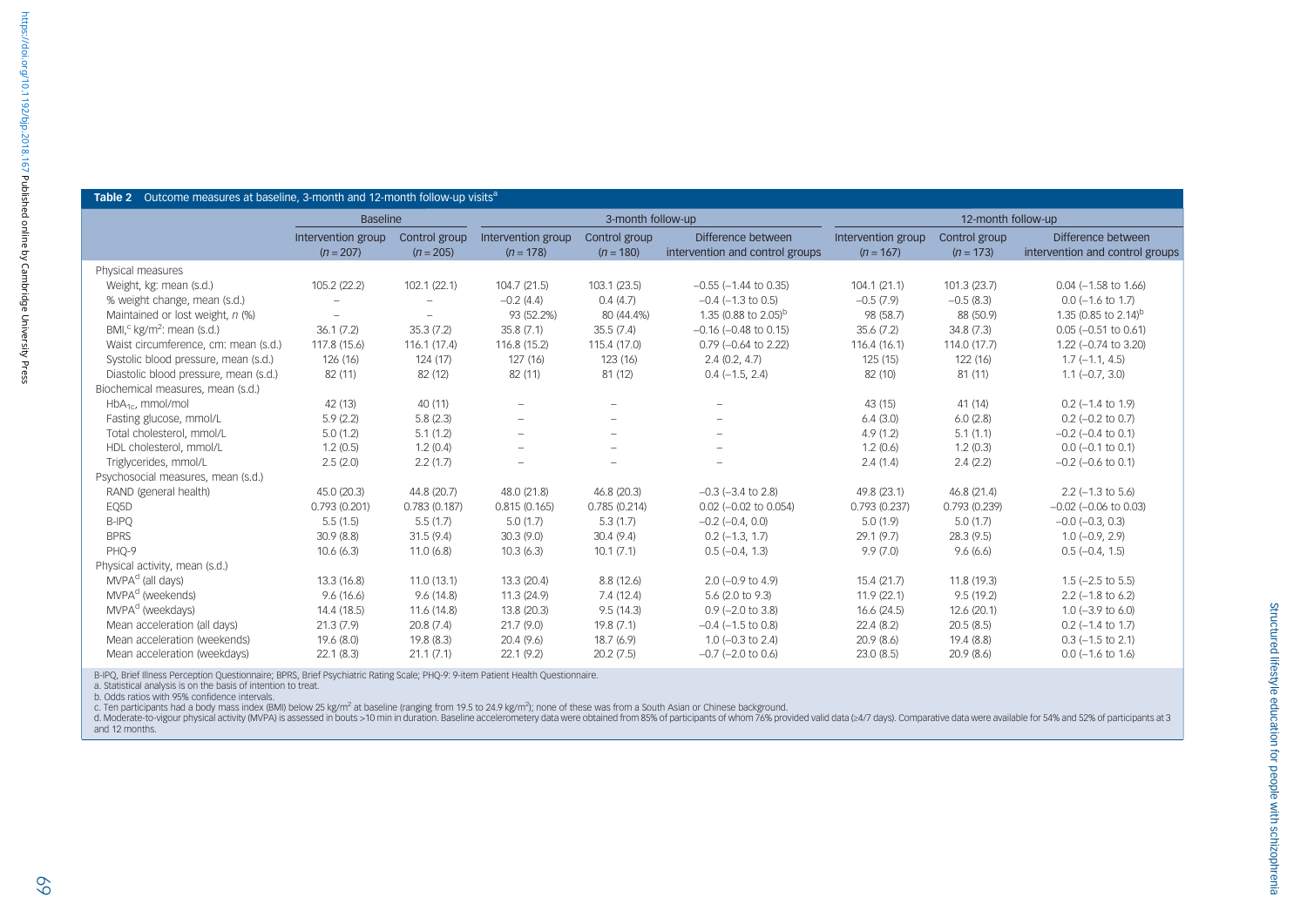(difference = 0.0 kg, 95% CI −1.6 to 1.7,  $P = 0.963$ ) ([Table 2](#page-6-0) and supplementary Appendix Fig. 4.1). There was no difference in percentage weight loss or percentage of participants maintaining or losing weight.

Weight loss was modestly associated with age, with weight reduction increasing by 0.8 kg per 10 additional years (95% CI 0.0 to 1.5 kg,  $P = 0.042$ ). Participants with schizoaffective disorder had greater mean weight loss (−2.7 kg) than those with firstepisode psychosis  $(-0.3 \text{ kg})$  or schizophrenia  $(+0.01 \text{ kg}; P =$ 0.023). There was no association between treatment effect and gender, baseline mental health, BMI, severity of psychiatric illness, duration and change of antipsychotic treatment, or attendance at an external weight loss programme. There was no association between total contact time and weight loss.

The baseline self-reported diet indicated a high consumption of refined sugar from sugary drinks and low fibre intake (supplementary Appendix 4.4). Although there was some evidence that alcohol intake fell in the intervention group, no other dietary component changed during the trial. Smoking status did not change (supplementary Appendix 4.5).

Both groups had similarly low physical activity levels at baseline ([Table 2](#page-6-0)). After 3 months, weekend moderate-to-vigorous physical activity was significantly higher in the intervention group, but this difference had disappeared by 12 months. No other differences were seen in physical activity. Self-reported patient quality of life, obesity illness perception and psychiatric symptoms were also similar between groups at both 3 and 12 months [\(Table 2](#page-6-0) and supplementary Appendix 4.6–4.7). The lack of objective changes in diet and lifestyle in the intervention group contrasted with self-reported changes during the 'Sharing Stories' part of the sessions.

At 3 months, outcome assessors were unmasked (or suspected unmasked) at 44 (12%) of visits (intervention: 34 of 178, 19%; control: 10 of 186, 5%). At 12 months, unmasking was recorded for 35 (10%) of visits (intervention: 31 of 168, 18%; control: 4 of 174, 2%).

The 703 anonymous participant session feedback forms showed 87.2% of respondents indicated the session met their needs (supplementary Appendix 4.8a). Forms were received from all ten sites with the number ranging 26 to 116 (supplementary Appendix 4.8b). Mean weight change did not correlate with mean centre feedback scores, at 3 or 12 months (Spearmans rho =  $-0.20$ ,  $P = 0.476$  and Spearmans rho =  $0.042$ ,  $P = 0.454$ , respectively).

Adverse events were similar between groups, except three deaths occurred in the intervention group; none were considered a result of the intervention (supplementary Appendix 4.9).

#### Cost-effectiveness analysis

The two groups had similar EQ-5D-5L scores (Health Economics appendix). The intervention produced 0.0035 more QALYs. The mean total health and social care costs were £5255 for STEPWISE participants and £4453 for control participants. The mean total societal costs were £11 332 for STEPWISE participants and £10 305 for control participants. The incremental cost-effectiveness ratio from the healthcare perspective is £246 921 and £367 543 from the societal perspective.

## Process evaluation

70

Facilitator and participant courses were popular, and materials were adequately resourced, although doubts were expressed about financial sustainability. Professionals were generally motivated but expressed the concern that in some trusts human resource and leadership support were inadequate.

Fidelity assessment of intervention delivery showed overall mean percentage facilitator talk time was 47.6% (s.d. = 12.3%)

(supplementary Appendix 4.10). 'Positive' (more facilitative) behaviours were observed for 54.1% (s.d. = 15.0%) of the time. Conversely, 'negative' (more didactic) behaviours were observed for 23.8% (s.d. = 15.4%) of the time. Problems with fidelity included facilitators giving insufficient time for answering questions or completing tasks as well as providing rather than eliciting solutions from participants. Although the session structure provided dedicated space for participants to share their behavioural change successes and challenges, the intervention incorporated no objective assessment of whether participants had understood and were acting on programme content. There was difficulty delivering telephone support contacts, commonly because participants did not answer.

## **Discussion**

## Main findings

The STEPWISE trial successfully recruited and retained participants; however, the intervention was neither clinically nor costeffective over the 12-month intervention period. Both groups lost ∼0.5 kg but weight change did not differ between groups. There was no sustained behaviour change in diet and physical activity needed to promote weight loss.

These results were unexpected as previous studies had indicated that non-pharmacological interventions could support weight reduction;<sup>[3](#page-9-0)</sup> however, most studies had fewer than 100 participants, were of short duration, at moderate risk of bias and demonstrated substantial heterogeneity of effect size.<sup>[11](#page-9-0)</sup> NICE concluded that lifestyle interventions could reduce body weight in the short term but effects beyond 6 months were unknown.<sup>1</sup>

Given our findings, we examined why the intervention did not work and the implications for future research and clinical practice. In terms of trial conduct, recruitment exceeded our target and satisfactory retention and data completeness for the primary outcome ensured the trial was adequately powered. The 1-year follow-up allowed a long-term perspective and assessor masking reduced the risk of bias.

STEPWISE was robustly developed in collaboration with people with schizophrenia and met UK Department of Health guidelines for structured education.<sup>[26](#page-10-0)</sup> The intervention was pragmatic, theory-based, feasible and appeared acceptable to both people with schizophrenia and mental healthcare professionals.<sup>[27](#page-10-0)</sup> Direct observation of sessions, the gold-standard method for investigating fidelity, demonstrated that, despite the higher than expected turnover of facilitators, the intervention was delivered as planned and tailored appropriately.

## Comparison with findings from other studies

Although our findings are at odds with the effects of short-term interventions, other long-term studies have failed to demonstrate a benefit of lifestyle intervention. A recent meta-analysis found significant weight loss in only two of six studies with interventions lasting longer than a year.<sup>7</sup> The Danish CHANGE study, which randomised 428 people with schizophrenia spectrum disorders and abdominal obesity to 12 months of intensive lifestyle coaching plus care coordination plus usual care, or care coordination and usual care, or usual care alone, found no effect on body weight or waist circumference with either intervention.<sup>[6](#page-9-0)</sup> Two other recent UK lifestyle intervention trials have also not met their primary outcome.<sup>[28](#page-9-0),[29](#page-9-0)</sup>

It is instructive to compare the results of STEPWISE and CHANGE with two large US trials where weight loss was achieved. In the ACHIEVE study, the intervention group lost on average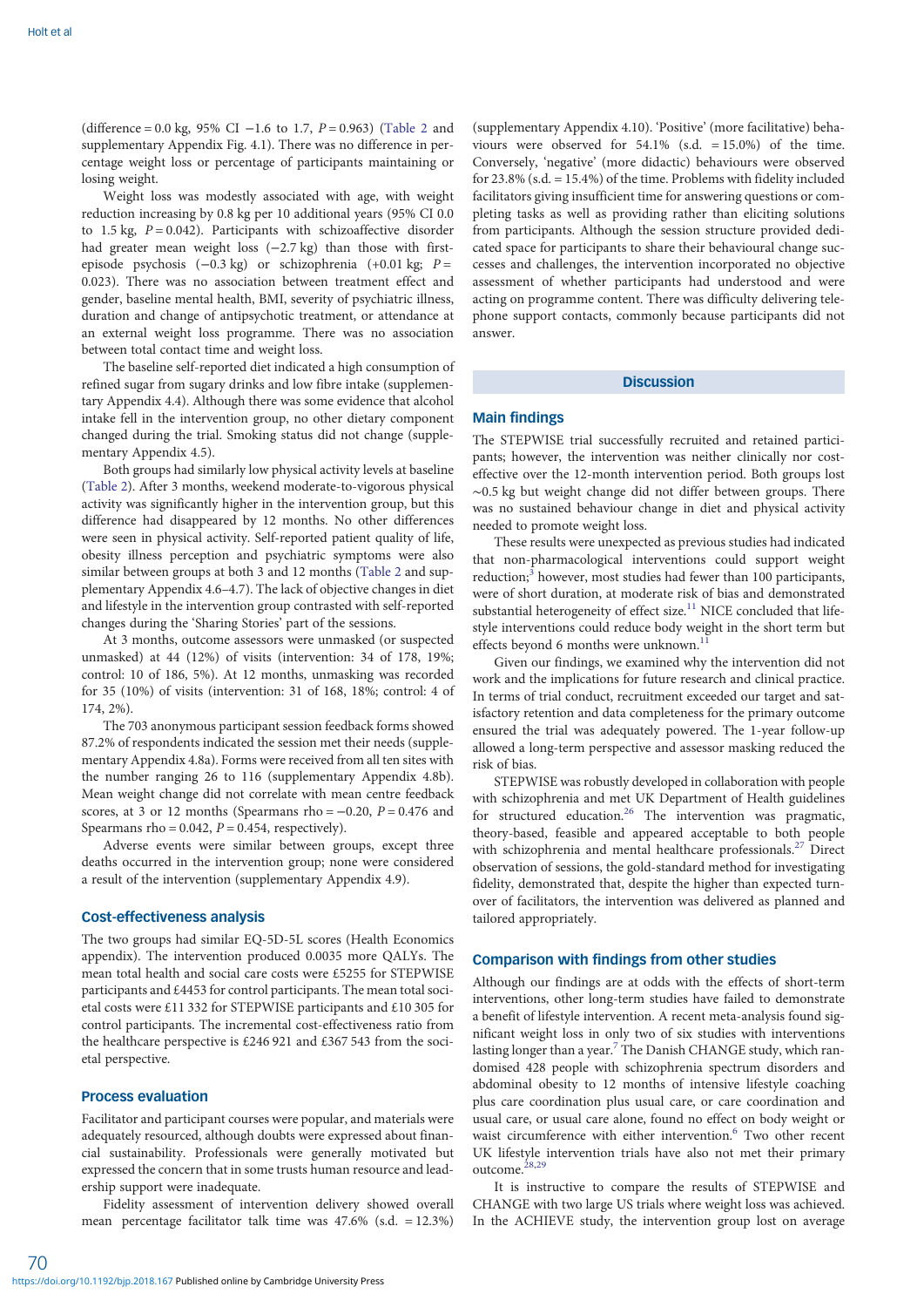of 3.2 kg over 18 months $4$  whereas in STRIDE, intervention participants lost 4.4 kg more than control participants from baseline to 6 months but this difference reduced to 2.6 kg at 1 year.<sup>5</sup> Both the ACHIEVE and STRIDE interventions were considerably more intensive than STEPWISE. ACHIEVE combined group weightmanagement sessions (weekly in the first 6 months then monthly), monthly individual visits and thrice weekly group activity classes, whereas the STRIDE study involved a 6-month weekly group intervention followed by a total of six monthly maintenance sessions.

The maximum face-to-face contact time in STEPWISE (17.5 h) is similar to that recommended by the NHS Diabetes Prevention Programme and it is debatable whether a more intensive intervention would be feasible within many healthcare settings. Even accounting for the lower cost of delivering STEPWISE in realworld clinical practice, a more intensive programme would likely be unaffordable, a concern raised by several facilitators. In STEPWISE, despite the successful pilot study and use of motivational techniques to engage participants, intervention uptake was challenging, as judged by the number of sessions attended, although the level of engagement was similar to other group-based education programmes. $30,31$  $30,31$  $30,31$ 

Intervention intensity, however, does not fully explain why STEPWISE was unsuccessful as the unsuccessful CHANGE study included weekly 1-hour sessions for a year. Both STEPWISE and CHANGE recruited people with schizophrenia; by contrast, 41.9% of ACHIEVE participants and 71% of STRIDE participants had mental illness other than schizophrenia spectrum disorders, for whom behaviour change may be easier to achieve. Whether STEPWISE would have been more successful for those with other psychotic illnesses, such as bipolar disorder, is unknown.

## Strengths and limitations

By design, we included a broad representation of people with schizophrenia and first-episode psychosis, although those with high levels of psychiatric symptoms were excluded. The participants had a spectrum of BMI from normal weight to morbid obesity. Most had a long history of established psychiatric disorder and around 40% were taking the second-line antipsychotic, clozapine. It is possible that the intervention could have been more effective during early psychosis, when weight gain is most rapid.<sup>[2](#page-9-0)</sup> Although we planned to include individuals shortly after the diagnosis of firstepisode psychosis, few participants had received treatment for less than 3 months, partly because of delays inherent in recruiting to a group intervention.

To achieve meaningful weight loss, sustained behaviour change is needed. At baseline, participants ate an unhealthy diet and were physically inactive. Despite an opportunity to make a change, the intervention had little impact. One limitation of the intervention was the lack of objective feedback about participants' progress to facilitators. The process evaluation indicated that facilitators wanted more information about participant weight change and nutritional and exercise plans to check understanding of session content and monitor dietary or physical activity changes against action plans.

Notwithstanding the negative results, the trial has important findings. Despite concerns about undertaking trials in this population, we successfully delivered the largest trial in this area with a 12-month follow-up across a diverse group of community mental health teams. We achieved our recruitment target 3 months ahead of schedule and maintained participants throughout the year-long trial. The trial also highlighted patient and healthcare professional demand for weight-management programmes within mental health settings and, in response, several trusts increased their physical health monitoring and engagement with weight management.

Participants also valued sharing experiences with other people with schizophrenia with similar weight problems.

## Implications

The challenge of managing obesity and weight gain in people with schizophrenia remains and other approaches are needed. STEPWISE focused on lifestyle modification rather than the breadth of contributors to weight gain and obesity. Antipsychotics are associated with weight gain while psychosis and psychological factors can impede weight loss behaviours. Broader approaches that combine individually tailored lifestyle modification with psychological interventions for mental health, adjustment of antipsychotic treatment or co-prescription with drugs, such as metformin, may be needed. $32$ 

Although it is clear that lifestyle change is needed for people with schizophrenia, STEPWISE has shown how difficult this is to achieve. NICE guidance currently recommends 'people with psychosis or schizophrenia, especially those taking antipsychotics, should be offered a combined healthy eating and physical activity pro-gramme by their mental healthcare provider'.<sup>[11](#page-9-0)</sup> Before these lifestyle interventions are commissioned across the NHS, it is vital that further research is undertaken to address how best to support weight management.

**Richard I. G. Holt[,](http://orcid.org/0000-0001-8911-6744) FRCP PhD ID, Professor in Diabetes and Endocrinology, Human** Development and Health Academic Unit, Faculty of Medicine, University of Southampton and Honorary Consultant Physician, Division B, University Hospital Southampton NHS Foundation Trust, UK; Rebecca Gossage-Worrall, MA, Trial Manager (Research Associate), Clinical Trials Research Unit, School of Health and Related Research, University of Sheffield, UK; Daniel Hind, PhD, Reader in Complex Interventions and Assistant Director, Clinical Trials Research Unit, School of Health and Related Research, University of Sheffield, UK; Michael J. Bradburn, MSc, Senior Medical Statistician, Clinical Trials Research Unit, School of Health and Related Research, University of Sheffield, UK; Paul McCrone, PhD, Professor of Health Economics and Director of King's Health Economics, Institute of Psychiatry, Psychology & Neuroscience, King's College London, UK; Tiyi Morris, MSc, Research Assistant, Institute of Psychiatry, Psychology & Neuroscience, King's College London, UK; **Charlotte Edwardson**, PhD, Associate<br>Professor in Physical Activity, Sedentary Behaviour and Health, Diabetes Research Centre, University of Leicester, UK; Katharine Barnard, PhD, Health Psychologist and Visiting Professor, Faculty of Health and Social Science, University of Bournemouth, UK;<br>**Marian E. Carey**, PhD, Director: Structured Education Research Portfolio, Leicester Diabetes Centre, University Hospitals of Leicester and Honorary Associate Professor, Diabetes Research Centre, University of Leicester, UK; Melanie J. Davies, MD, Professor of Diabetes Medicine, Diabetes Research Centre, University of Leicester, UK; Chris M. Dickens, PhD, Professor of Psychological Medicine, Institute of Health Research, University of Exeter Medical School, UK; Yvonne Doherty, DClinPsy, Consultant Clinical Psychologist and Senior Research Associate, Leicester Diabetes Centre, University Hospitals of Leicester, UK; Angela Etherington, Patient Representative, Independent Service User Consultant, UK; **Paul French**, PhD, Associate Director, Psychosis Research<br>Unit, Greater Manchester Mental Health NHS Foundation Trust, UK; **Fiona Gaughran**, Reader, Institute of Psychiatry, Psychology & Neuroscience, King's College London and Consultant Psychiatrist and Director of Research, National Psychosis Service, South London and Maudsley NHS Foundation Trust, UK; Kathryn E. Greenwood, PhD, Consultant Clinical Psychologist, Sussex Partnership NHS Foundation Trust and Professor in Clinical Psychology, Sussex Psychosis Research Interest Group, School of Psychology, University of Sussex, UK; Sridevi Kalidindi, PhD, Consultant Psychiatrist, Rehabilitation and Recovery, South London and Maudsley NHS Foundation Trust and Senior Clinical Lecturer, Institute of Psychiatry, Psychology & Neuroscience, King's College London, UK; Kamlesh Khunti, MD, Professor of Primary Care Diabetes and Vascular Medicine, Diabetes Research Centre, University of Leicester, UK; Richard Laugharne, FRCPsych, Consultant Psychiatrist and Honorary Senior Lecturer, Cornwall Partnership NHS Foundation Trust, UK; John Pendlebury, MSc, Retired NHS Community Psychiatric Nurse, UK; Shanaya Rathod, DM, Consultant Psychiatrist and Director of Research, Southern Health NHS Foundation Trust and Visiting Professor, Faculty of Science, University of Portsmouth, UK; David Saxon, MSc, Research Fellow, Mental Health Unit, School of Health and Related Research, University of Sheffield, UK; David Shiers, MBChB, Honorary Research Consultant, Psychosis Research Unit, Greater Manchester Mental Health NHS Foundation Trust and Honorary Reader in Early Psychosis, School of Health Sciences, Division of Psychology and Mental Health, University of Manchester, UK; Najma Siddiqi, PhD, Clinical Senior Lecturer in Psychiatry, Health Sciences, University of York, Hull York Medical School and Consultant Psychiatrist, Bradford District Care NHS Foundation Trust, UK; **Elizabeth A. Swaby**, MSc, Study Manager, Clinical Trials Research Unit, School of Health and Related Research, University of Sheffield, UK; Glenn Waller, DPhil, Professor of Psychology, Department of Psychology, University of Sheffield, UK; Stephen Wright, MBChB, Lead Consultant, Early Intervention Psychiatry, Tees Esk & Wear Valleys NHS Foundation Trust, UK

Correspondence: Richard I. G. Holt, The IDS Building (MP887), Southampton General Hospital, Tremona Road, Southampton SO16 6YD, UK. Email: [righ@soton.ac.uk](mailto:righ@soton.ac.uk)

First received 7 Apr 2018, final revision 12 Jun 2018, accepted 11 Jul 2018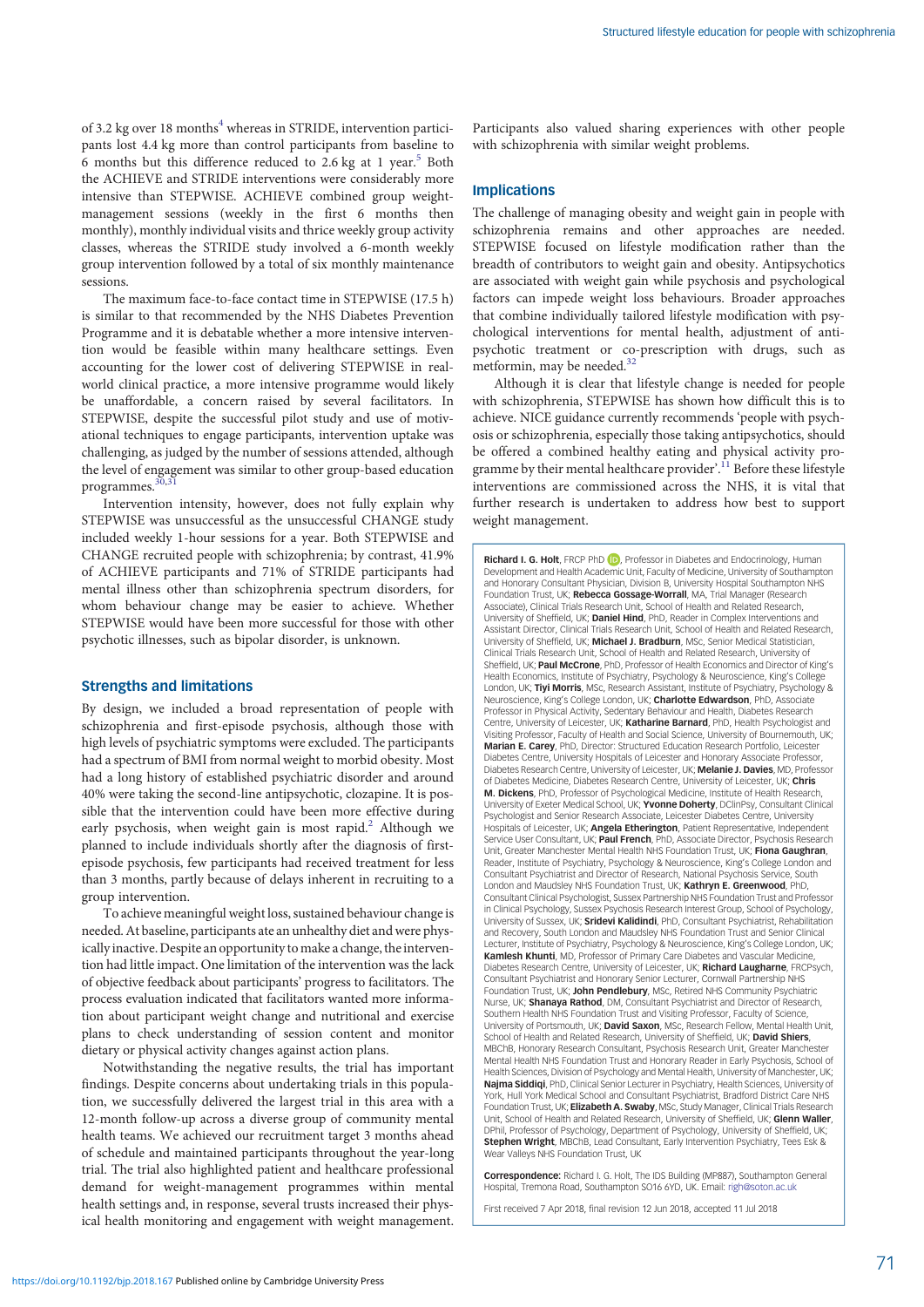# Appendix

#### <span id="page-9-0"></span>The STEPWISE Research Group

University of Southampton: Richard I. G. Holt (chief investigator), Katharine Barnard. University of Sheffield: Rebecca Gossage-Worrall (research associate), Mike Bradburn (senior statistician), Daniel Hind (CTRU assistant director), David Saxon (statistician), Lizzie Swaby (research assistant). Greater Manchester Mental Health NHS Foundation Trust: Paul French (principal investigator), John Pendlebury (community psychiatric nurse – retired). Leeds and York Partnership Trust: Stephen Wright (principal investigator). Sheffield Health and Social Care NHS Foundation Trust: Glenn Waller (principal investigator). Kings College London: Paul McCrone (health economist), Tiyi Morris (research assistant). University of Leicester: Charlotte Edwardson (associate professor in physical activity, sedentary behaviour and health), Kamlesh Khunti (professor of primary care diabetes and vascular medicine), Melanie Davies (professor of diabetes medicine). University Hospitals of Leicester: Marian Carey (director: structured education research portfolio), Yvonne Doherty (consultant clinical psychologist), Alison Northern (project manager), Janette Barnett (diabetes specialist nurse). Cornwall NHS Trust: Richard Laugharne (principal investigator). Devon Partnership Trust: Chris Dickens (principal investigator). Somerset Partnership Trust: Chris Dickens (principal investigator). Sussex Partnership: Kathryn Greenwood (principal investigator). South London and Maudsley NHS Foundation Trust: Fiona Gaughran (co-principal investigator), Sridevi Kalidindi (co-principal investigator). Southern Health NHS Foundation Trust: Shanaya Rathod (principal investigator). Bradford District Care Trust: Najma Siddiqi (principal investigator). Angela Etherington (independent service user consultant), David Shiers (carer collaborator).

#### Funding

This project was funded by the National Institute for Health Research (NIHR) Health Technology Assessment programme (project number 12/28/05) and will be published in full in the Health Technology Assessment journal series. The funder had no role in study design, data collection, data analysis, data interpretation or report writing. R.I.G.H. had full access to all study data and had final responsibility for the decision to submit for publication. This report presents independent research commissioned by the National Institute for Health Research (NIHR). The views and opinions expressed by authors in this publication are those of the authors and do not necessarily reflect those of the NHS, the NIHR, the Medical Research Council (MRC), Clinical Commissioning Facility (CCF), the NIHR Evaluations, Trials and Studies Coordinating Centre (NETSCC), the Health Technology Assessment programme, or the Department of Health. The views and opinions expressed by the interviewees in this publication are those of the interviewees and do not necessarily reflect those of the authors, those of the NHS, the NIHR, MRC, CCF, NETSCC, the Health Technology Assessment programme or the Department of Health.

## Acknowledgements

We thank the service users who participated in this study and our funders for making this research possible. We gratefully acknowledge the hard work, support and advice from Nicholas Bell, Director of Research and Development (Sheffield Health and Social Care NHS Foundation Trust) as Research Sponsor; research nurses, clinical studies officers and trial facilitators in the ten participating NHS trusts for participant screening and data collection, and delivering the intervention; trial support officer and data managers at Sheffield Clinical Trials Research Unit. We acknowledge Jonathan Mitchell (Sheffield Health and Social Care NHS Foundation Trust) as principal investigator of the intervention development study. We acknowledge the following from University Hospitals of Leicester NHS Trust: Cheryl Taylor who trained facilitators, delivered intervention sessions in the study pilot and conducted observations as part of intervention fidelity; Sue Cradock who developed and conducted the intervention fidelity observation framework; and Michelle Hadjiconstantinou who conducted qualitative interviews and focus groups as part of the intervention development pilot and conducted observations as part of intervention fidelity. We acknowledge advice and oversight from independent members of the trial steering committee: Charles Fox (Chair), Peter Tyrer, Irene Stratton, Debbie Hicks and service user representatives and the independent data monitoring committee: Irene Cormac (Chair), John Wilding and Merryn Voysey. We acknowledge the National Institute of Health Research Clinical Research Network (NIHR CRN) for supporting recruitment to the study and Tees Esk & Wear Valleys NHS Foundation Trust who supported the study from 1 October 2015.

#### Supplementary material

Supplementary material is available online at <https://doi.org/10.1192/bjp.2018.167>.

#### References

- 1 Chang CK, Hayes RD, Perera G, Broadbent MT, Fernandes AC, Lee WE, et al. Life expectancy at birth for people with serious mental illness and other major disorders from a secondary mental health care case register in London. PLoS ONE 2011; 6: e19590.
- 2 Holt RI, Peveler RC. Obesity, serious mental illness and antipsychotic drugs. Diabetes Obes Metab 2009; 11: 665–79.
- 3 Caemmerer J, Correll CU, Maayan L. Acute and maintenance effects of nonpharmacologic interventions for antipsychotic associated weight gain and metabolic abnormalities: a meta-analytic comparison of randomized controlled trials. Schizophr Res 2012; 140: 159–68.
- 4 Daumit GL, Dickerson FB, Wang NY, Dalcin A, Jerome GJ, Anderson CA, et al. A behavioral weight-loss intervention in persons with serious mental illness. N Engl J Med 2013; 368: 1594–602.
- 5 Green CA, Yarborough BJ, Leo MC, Yarborough MT, Stumbo SP, Janoff SL, et al. The STRIDE weight loss and lifestyle intervention for individuals taking antipsychotic medications: a randomized trial. Am J Psychiatry 2015; 172: 71–81.
- 6 Speyer H, Christian Brix Norgaard H, Birk M, Karlsen M, Storch Jakobsen A, Pedersen K, et al. The CHANGE trial: no superiority of lifestyle coaching plus care coordination plus treatment as usual compared to treatment as usual alone in reducing risk of cardiovascular disease in adults with schizophrenia spectrum disorders and abdominal obesity. World Psychiatry 2016; 15: 155–65.
- 7 Naslund JA, Whiteman KL, McHugo GJ, Aschbrenner KA, Marsch LA, Bartels SJ. Lifestyle interventions for weight loss among overweight and obese adults with serious mental illness: a systematic review and meta-analysis. Gen Hosp Psychiatry 2017; 47: 83–102.
- 8 Yates T, Davies M, Khunti K. Preventing type 2 diabetes: can we make the evidence work? Postgrad Med J 2009; 85: 475–80.
- 9 National Institute for Health and Care Excellence. Preventing Type 2 Diabetes: Risk Identification and Interventions for Individuals at High Risk. Public Health Guideline 38. NICE, 2012.
- 10 NHS England. NHS Diabetes Prevention Programme (NHS DPP). NHS England, no date (https://www.england.nhs.uk/diabetes/diabetes-prevention/).
- 11 National Collaborating Centre for Mental Health. Psychosis and Schizophrenia in Adults: Treatment and Management. Clinical Guideline 178. The British Psychological Society and The Royal College of Psychiatrists, 2014.
- 12 Gossage-Worrall R, Holt RI, Barnard K, Carey M, Davies MJ, Dickens C, et al. STEPWISE - STructured lifestyle Education for People WIth SchizophrEnia: a study protocol for a randomised controlled trial. Trials 2016; 17: 475.
- 13 World Health Organization. The ICD-10 Classification of Mental and Behavioural Disorders: Clinical Descriptions and Diagnostic Guidelines. WHO, 1992.
- 14 Rucker J, Newman S, Gray J, Gunasinghe C, Broadbent M, Brittain P, et al. OPCRIT+: an electronic system for psychiatric diagnosis and data collection in clinical and research settings. Br J Psychiatry 2011; 199: 151-5.
- 15 Swaby L, Hind D, Gossage-Worrall R, Shiers D, Mitchell J, Holt RIG. Adherence to NICE guidance on lifestyle advice for people with schizophrenia: a survey. BJPsych Bull 2017; 41: 137–44.
- 16 Roe L, Strong C, Whiteside C, Neil A, Mant D. Dietary intervention in primary care: validity of the DINE method for diet assessment. Fam Pract 1994; 11: 375– 81.
- 17 Ware JE, Sherbourne CD. The MOS 36-item short-form health survey (SF-36). I. Conceptual framework and item selection. Med Care 1992; 30: 473–83.
- 18 Herdman M, Gudex C, Lloyd A, Janssen M, Kind P, Parkin D, et al. Development and preliminary testing of the new five-level version of EQ-5D (EQ-5D-5L). Qual Life Res. 2011; 20: 1727–36.
- 19 Broadbent E, Petrie KJ, Main J, Weinman J. The brief illness perception questionnaire. J Psychosom Res. 2006; 60: 631–7.
- 20 Overall J, Gorham D. The brief psychiatric rating scale. Psychol Rep. 1962; 10: 799–812.
- 21 Kroenke K, Spitzer RL, Williams JB. The PHQ-9: Validity of a brief depression severity measure. Journal of General Internal Medicine 2001; 16: 606-13.
- 22 Beecham JKM. Costing psychiatric interventions. In Measuring Mental Health Needs 2nd ed. (ed GJ Thornicroft). Gaskell, 2001.
- 23 Linnan L, Steckler A. Process evaluation for public health interventions and research: an overview. In Process Evaluation for Public Health Interventions and Research (eds L Linnan and A Steckler): 1–23. Jossey-Bass, 2002.